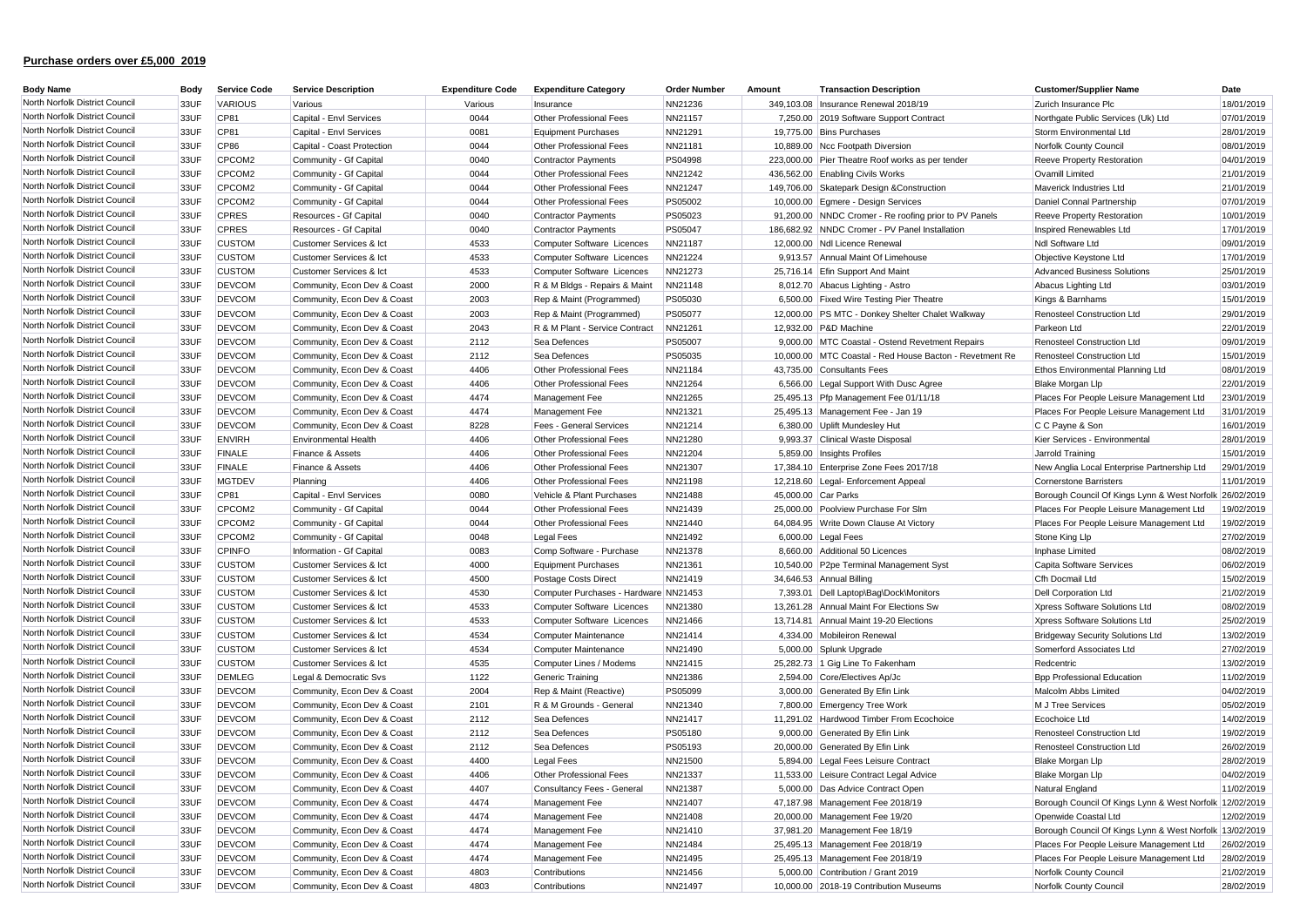| <b>Body Name</b>               | Body | <b>Service Code</b> | <b>Service Description</b>  | <b>Expenditure Code</b> | <b>Expenditure Category</b>           | <b>Order Number</b> | Amount       | <b>Transaction Description</b>                               | <b>Customer/Supplier Name</b>                           | Date       |
|--------------------------------|------|---------------------|-----------------------------|-------------------------|---------------------------------------|---------------------|--------------|--------------------------------------------------------------|---------------------------------------------------------|------------|
| North Norfolk District Council | 33UF | <b>DEVCOM</b>       | Community, Econ Dev & Coast | 4803                    | Contributions                         | NN21501             |              | 20,000.00 Nn Music Centre For Excellence                     | Norfolk County Council                                  | 28/02/2019 |
| North Norfolk District Council | 33UF | <b>DEVCOM</b>       | Community, Econ Dev & Coast | 4804                    | Grants                                | NN21411             |              | 4,400.00 Contributions 2018/19                               | Norfolk County Council                                  | 13/02/2019 |
| North Norfolk District Council | 33UF | <b>ENVIRH</b>       | <b>Environmental Health</b> | 4400                    | <b>Legal Fees</b>                     | NN21480             |              | 24,885.00 Counsel Advice                                     | <b>Pascal Bates</b>                                     | 26/02/2019 |
| North Norfolk District Council | 33UF | <b>ENVIRH</b>       | <b>Environmental Health</b> | 4457                    | <b>News Contract</b>                  | NN21370             |              | 12,500.00 Mrf Engineering Works                              | Norse Environmental Waste Services Ltd                  | 06/02/2019 |
| North Norfolk District Council | 33UF | <b>ENVIRH</b>       | <b>Environmental Health</b> | 4803                    | Contributions                         | NN21431             |              | 10,000.00 Nwp Joint Comms Funding                            | <b>Broadland District Council</b>                       | 18/02/2019 |
| North Norfolk District Council | 33UF | <b>FINALE</b>       | Finance & Assets            | 4531                    | Computer Purchases - Software         | NN21470             |              | 4,805.00 Tax Portal Full Edition                             | <b>Advanced Business Solutions</b>                      | 25/02/2019 |
| North Norfolk District Council | 33UF | <b>MGTDEV</b>       | Planning                    | 4406                    | Other Professional Fees               | NN21327             |              | 15,265.00 Legal Fees                                         | <b>Cornerstone Barristers</b>                           | 01/02/2019 |
| North Norfolk District Council | 33UF | <b>CP86</b>         | Capital - Coast Protection  | 0040                    | <b>Contractor Payments</b>            | NN21698             |              | 18,735,070.96 Sandscapingmainworkscontract                   | Team Van Oord Ltd                                       | 28/03/2019 |
| North Norfolk District Council | 33UF | CPCOM2              | Community - Gf Capital      | 0044                    | Other Professional Fees               | PS05267             |              | 9,644.00 Independent review - Egmere Business Zone           | <b>Be Limited</b>                                       | 18/03/2019 |
| North Norfolk District Council | 33UF | <b>CPINFO</b>       | Information - Gf Capital    | 0044                    | Other Professional Fees               | NN21564             |              | 6,600.00 Uniform Consultancy                                 | Idox Software Ltd                                       | 11/03/2019 |
| North Norfolk District Council | 33UF | <b>CPINFO</b>       | Information - Gf Capital    | 0086                    | Computer Hardware - Purchases NN21569 |                     |              | 15,074.00 Samsung Mfd'S                                      | Ink Exchange T/A Electronic Office Solutions            | 11/03/2019 |
| North Norfolk District Council | 33UF | <b>CPRES</b>        | Resources - Gf Capital      | 0040                    | <b>Contractor Payments</b>            | PS05238             |              | 10,000.00 Additional Scanning Devices                        | Microcopy Systems Ltd                                   | 08/03/2019 |
| North Norfolk District Council | 33UF | <b>CPRES</b>        | Resources - Gf Capital      | 0040                    | <b>Contractor Payments</b>            | PS05261             |              | 5,010.87 NNDC Cromer - Fire Alarm Ammendments                | Adt Fire & Security Plc                                 | 18/03/2019 |
| North Norfolk District Council | 33UF | <b>CPRES</b>        | Resources - Gf Capital      | 0040                    | <b>Contractor Payments</b>            | PS05286             |              | 50,000.00 NNDC Cromer PV Re-roofing works                    | <b>Reeve Property Restoration</b>                       | 25/03/2019 |
| North Norfolk District Council | 33UF | <b>CUSTOM</b>       | Customer Services & Ict     | 4530                    | Computer Purchases - Hardware         | NN21644             |              | 6,630.00 Ups Batteries Cromer                                | Source Ups Ltd                                          | 20/03/2019 |
| North Norfolk District Council | 33UF | <b>CUSTOM</b>       | Customer Services & Ict     | 4533                    | Computer Software Licences            | NN21653             |              | 9,851.40 Annual Maint Capita Pay360                          | Capita Software Services                                | 20/03/2019 |
| North Norfolk District Council | 33UF | <b>CUSTOM</b>       | Customer Services & Ict     | 4534                    | Computer Maintenance                  | NN21514             |              | 6,890.00 Trustwave Renewal 1yr                               | <b>Trustmargue Solutions Ltd</b>                        | 04/03/2019 |
| North Norfolk District Council | 33UF | <b>DEVCOM</b>       | Community, Econ Dev & Coast | 2000                    | R & M Bldgs - Repairs & Maint         | NN21702             | 5,032.50 R&M |                                                              | Places For People Leisure Management Ltd                | 29/03/2019 |
| North Norfolk District Council | 33UF | <b>DEVCOM</b>       | Community, Econ Dev & Coast | 2112                    | Sea Defences                          | NN21665             |              | 31,000.00 East Runton Ramp Extn                              | C G Godfrey Ltd                                         | 25/03/2019 |
| North Norfolk District Council | 33UF | <b>DEVCOM</b>       | Community, Econ Dev & Coast | 4021                    | Equipment Rental / Hire               | NN21566             |              | 5,050.00 Av Support For Business Awards                      | <b>Parker Communications</b>                            | 11/03/2019 |
| North Norfolk District Council | 33UF | <b>ENVIRH</b>       | <b>Environmental Health</b> | 4000                    | Equipment Purchases                   | NN21613             |              | 16,484.64 Litter Bins Purchases                              | Glasdon U.K. Limited                                    | 18/03/2019 |
| North Norfolk District Council | 33UF | <b>FINALE</b>       | Finance & Assets            | 1122                    | Generic Training                      | NN21597             |              | 5,000.00 Council Tax New Entrants Cours                      | Arvato Ltd                                              | 13/03/2019 |
| North Norfolk District Council |      | <b>FINALE</b>       |                             | 4806                    |                                       |                     |              |                                                              |                                                         |            |
| North Norfolk District Council | 33UF |                     | Finance & Assets            |                         | Subscriptions                         | NN21614             |              | 8,700.00 Subscription                                        | East Of England Local Government Ass                    | 18/03/2019 |
| North Norfolk District Council | 33UF | <b>FINALE</b>       | Finance & Assets            | 4806                    | Subscriptions                         | NN21641             |              | 10,101.00 Annual Subscription 2019/20                        | <b>Local Government Association</b>                     | 19/03/2019 |
|                                | 33UF | <b>MGTDEV</b>       | Planning                    | 4450                    | Advertising - General                 | NN21588             |              | 24,000.00 Weekly Advertisement                               | Tmp (Uk) Ltd                                            | 13/03/2019 |
| North Norfolk District Council | 33UF | <b>CORPCT</b>       | Clt / Corporate             | 4302                    | <b>External Printing</b>              | NN21843             |              | 24,186.04 District Poll Cards                                | <b>Electoral Reform Services</b>                        | 12/04/2019 |
| North Norfolk District Council | 33UF | <b>CORPCT</b>       | Clt / Corporate             | 4302                    | <b>External Printing</b>              | NN21918             |              | 25,040.40 Poll Cards Euros                                   | <b>Electoral Reform Services</b>                        | 26/04/2019 |
| North Norfolk District Council | 33UF | CP81                | Capital - Envl Services     | 0040                    | <b>Contractor Payments</b>            | PS05346             |              | 10,154.20 Refurbishment to Walcott PC                        | Malcolm Abbs Limited                                    | 03/04/2019 |
| North Norfolk District Council | 33UF | CP81                | Capital - Envl Services     | 0040                    | <b>Contractor Payments</b>            | PS05446             |              | 51,022.92 Lushers Passage Order                              | <b>Aspect Group Services</b>                            | 26/04/2019 |
| North Norfolk District Council | 33UF | CP81                | Capital - Envl Services     | 0081                    | <b>Equipment Purchases</b>            | NN21878             |              | 18,317.50 Bins Purchases                                     | Storm Environmental Ltd                                 | 16/04/2019 |
| North Norfolk District Council | 33UF | CP86                | Capital - Coast Protection  | 0044                    | Other Professional Fees               | NN21716             |              | 228,300.00 Ecc Pm Supervisor Sandscaping                     | Haskoning Uk Ltd                                        | 01/04/2019 |
| North Norfolk District Council | 33UF | CPCOM2              | Community - Gf Capital      | 0038                    | Labour                                | PS05442             |              | 9,451.00 Generated By Efin Link                              | <b>Reeve Property Restoration</b>                       | 26/04/2019 |
| North Norfolk District Council | 33UF | CPCOM2              | Community - Gf Capital      | 0039                    | Materials                             | PS05364             |              | 9,201.25 Supply Of Gabion Seating                            | Woodberry Of Leamington Spa                             | 10/04/2019 |
| North Norfolk District Council | 33UF | CPCOM2              | Community - Gf Capital      | 0040                    | <b>Contractor Payments</b>            | PS05371             |              | 5,000.00 Offloading and Storage - Deep History Coast         | Renosteel Construction Ltd                              | 10/04/2019 |
| North Norfolk District Council | 33UF | CPCOM2              | Community - Gf Capital      | 0040                    | <b>Contractor Payments</b>            | PS05394             |              | 10,000.00 Installation of Deep History Coast Discovery Point | Renosteel Construction Ltd                              | 11/04/2019 |
| North Norfolk District Council | 33UF | CPCOM2              | Community - Gf Capital      | 0040                    | <b>Contractor Payments</b>            | PS05395             |              | 5,000.00 Installation of Deep History Coast Discovery Point  | Renosteel Construction Ltd                              | 11/04/2019 |
| North Norfolk District Council | 33UF | CPCOM2              | Community - Gf Capital      | 0040                    | <b>Contractor Payments</b>            | PS05396             |              | 10,000.00 Installation of Deep History Coast Discovery Point | Renosteel Construction Ltd                              | 11/04/2019 |
| North Norfolk District Council | 33UF | CPCOM2              | Community - Gf Capital      | 0040                    | <b>Contractor Payments</b>            | PS05397             |              | 10,000.00 Installation of Deep History Coast Discovery Point | Renosteel Construction Ltd                              | 11/04/2019 |
| North Norfolk District Council | 33UF | CPCOM2              | Community - Gf Capital      | 0040                    | <b>Contractor Payments</b>            | PS05398             |              | 5,000.00 Installation of Deep History Coast Discovery Point  | Renosteel Construction Ltd                              | 11/04/2019 |
| North Norfolk District Council | 33UF | CPCOM2              | Community - Gf Capital      | 0040                    | <b>Contractor Payments</b>            | PS05399             |              | 5,000.00 Installation of Deep History Coast Discovery Point  | <b>Renosteel Construction Ltd</b>                       | 11/04/2019 |
| North Norfolk District Council | 33UF | CPCOM2              | Community - Gf Capital      | 0044                    | Other Professional Fees               | NN21875             |              | 278,000.00 Main Construction Contract - Norfolk Sports Hub   | Pentaco Construction Ltd                                | 16/04/2019 |
| North Norfolk District Council | 33UF | CPCOM2              | Community - Gf Capital      | 0046                    | Other Expenditure                     | NN21714             |              | 15,534.00 Elec Connections Works - Norfolk Sports Hub        | Uk Power Networks                                       | 01/04/2019 |
| North Norfolk District Council | 33UF | <b>CPINFO</b>       | Information - Gf Capital    | 0086                    | Computer Hardware - Purchases NN21840 |                     |              | 9,835.40 Ipads & Assessories For Members                     | Mobile Account Solutions                                | 12/04/2019 |
| North Norfolk District Council | 33UF | <b>CPINFO</b>       | Information - Gf Capital    | 0086                    | Computer Hardware - Purchases NN21865 |                     |              | 5,232.72 Dell 2in1'S And Adapter                             | Dell Corporation Ltd                                    | 15/04/2019 |
| North Norfolk District Council | 33UF | <b>CPINFO</b>       | Information - Gf Capital    | 0086                    | Computer Hardware - Purchases NN21943 |                     |              | 8,993.92 20x Dell Optiplex 3060 Pc'S                         | Dell Corporation Ltd                                    | 30/04/2019 |
| North Norfolk District Council | 33UF | <b>CPRES</b>        | Resources - Gf Capital      | 0040                    | <b>Contractor Payments</b>            | PS05433             |              | 10,000.00 Installation of Deep History Coast Discovery Point | <b>Renosteel Construction Ltd</b>                       | 11/04/2019 |
| North Norfolk District Council | 33UF | <b>CPRES</b>        | Resources - Gf Capital      | 0040                    | <b>Contractor Payments</b>            | PS05434             |              | 10,000.00 Installation of Deep History Coast Discovery Point | <b>Renosteel Construction Ltd</b>                       | 11/04/2019 |
| North Norfolk District Council | 33UF | <b>CUSTOM</b>       | Customer Services & Ict     | 4475                    | B & B Charges (Homelessness)          | NN21743             |              | 80,000.00 Temp Accom Charges 2019/20                         | Spixworth Motel                                         | 02/04/2019 |
| North Norfolk District Council | 33UF | <b>CUSTOM</b>       | Customer Services & Ict     | 4534                    | Computer Maintenance                  | NN21868             |              | 7.225.00 Warranty With West - Phones                         | West Uc Ltd                                             | 15/04/2019 |
| North Norfolk District Council | 33UF | <b>DEMLEG</b>       | Legal & Democratic Svs      | 4406                    | Other Professional Fees               | NN21740             |              | 5,000.00 Locum Costs                                         | REDACTED - PERSONAL INFORMATION                         | 02/04/2019 |
| North Norfolk District Council | 33UF | <b>DEVCOM</b>       | Community, Econ Dev & Coast | 4400                    | Legal Fees                            | NN21717             |              | 10,056.00 Legal Support                                      | Blake Morgan Llp                                        | 01/04/2019 |
| North Norfolk District Council | 33UF | <b>DEVCOM</b>       | Community, Econ Dev & Coast | 4406                    | Other Professional Fees               | NN21932             |              | 10,300.00 OI CIs Concert 30 - 31 Mar 19                      | City Of London Sinfonia                                 | 29/04/2019 |
| North Norfolk District Council | 33UF | <b>DEVCOM</b>       | Community, Econ Dev & Coast | 4406                    | Other Professional Fees               | PS05369             |              | 10,000.00 Car Park Concultancy Services Electrical Vehicles  | Inspired Renewables Ltd                                 | 10/04/2019 |
| North Norfolk District Council | 33UF | <b>DEVCOM</b>       | Community, Econ Dev & Coast | 4474                    | Management Fee                        | NN21712             |              | 25,495.13 Management Fee 2018/19 - Fakenham Sports Centre    | Places For People Leisure Management Ltd                | 01/04/2019 |
| North Norfolk District Council | 33UF | <b>DEVCOM</b>       | Community, Econ Dev & Coast | 4474                    | Management Fee                        | NN21787             |              | 198,000.00 Car Parks Management Fee 2019/20                  | Borough Council Of Kings Lynn & West Norfolk            | 08/04/2019 |
| North Norfolk District Council | 33UF | <b>DEVCOM</b>       | Community, Econ Dev & Coast | 4474                    | Management Fee                        | NN21834             |              | 43,834.13 Q4 Car Parks Management Fee 2018/19                | Borough Council Of Kings Lynn & West Norfolk            | 12/04/2019 |
| North Norfolk District Council | 33UF | <b>DEVCOM</b>       | Community, Econ Dev & Coast | 4474                    | Management Fee                        | NN21872             |              | 59,525.78 Q4 2018/19 Parking Service                         | Borough Council Of Kings Lynn & West Norfolk 16/04/2019 |            |
|                                |      |                     |                             |                         |                                       |                     |              |                                                              |                                                         |            |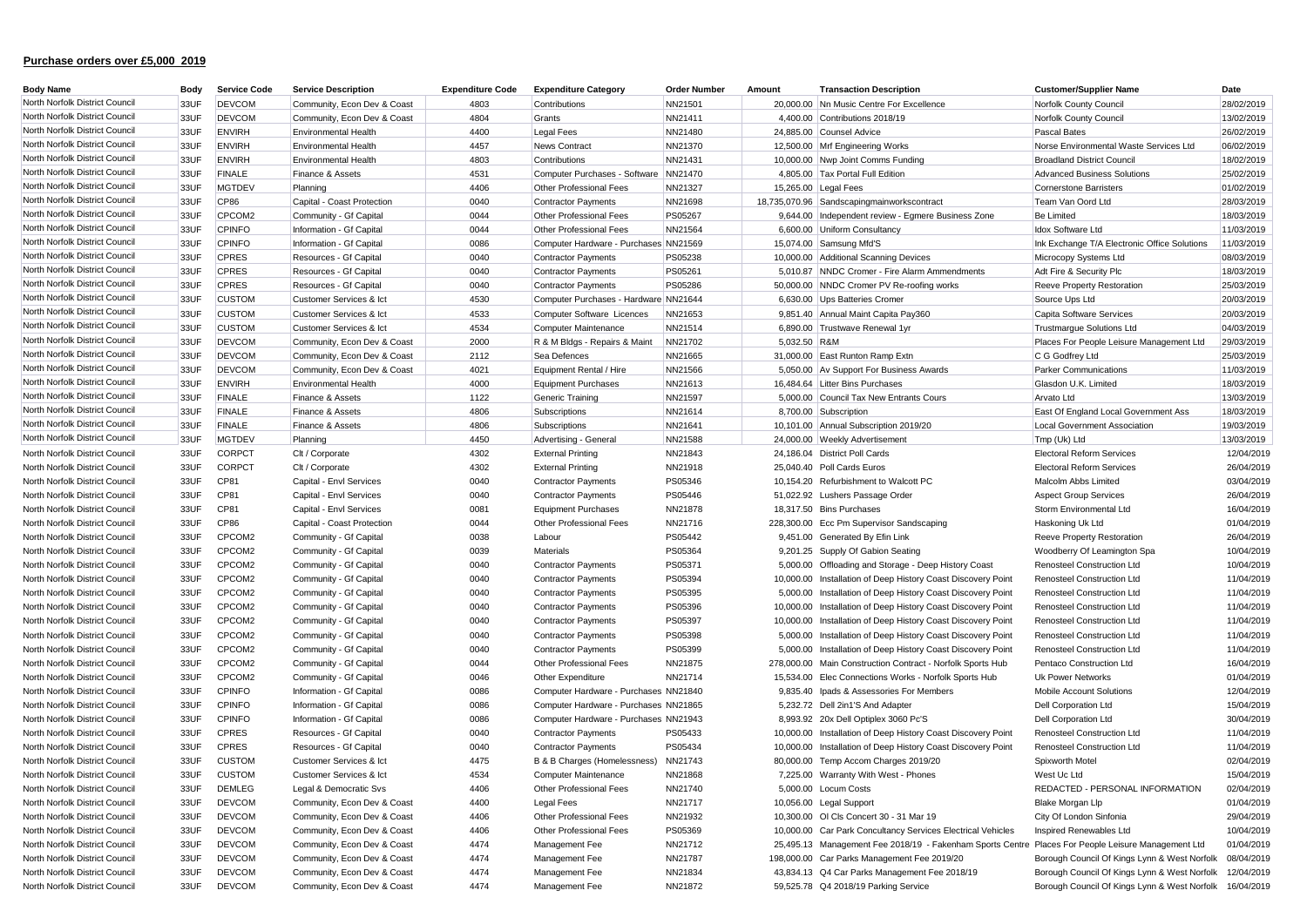| <b>Body Name</b>               | Body | <b>Service Code</b> | <b>Service Description</b>   | <b>Expenditure Code</b> | <b>Expenditure Category</b>           | <b>Order Number</b> | Amount | <b>Transaction Description</b>                         | <b>Customer/Supplier Name</b>                | Date       |
|--------------------------------|------|---------------------|------------------------------|-------------------------|---------------------------------------|---------------------|--------|--------------------------------------------------------|----------------------------------------------|------------|
| North Norfolk District Council | 33UF | <b>DEVCOM</b>       | Community, Econ Dev & Coast  | 4474                    | Management Fee                        | NN21880             |        | 34,000.00 Excess parking charges 2019/20               | Borough Council Of Kings Lynn & West Norfolk | 16/04/2019 |
| North Norfolk District Council | 33UF | <b>DEVCOM</b>       | Community, Econ Dev & Coast  | 4803                    | Contributions                         | NN21889             |        | 21,750.00 Vnn Marketing                                | Visit North Norfolk Coast & Countryside Ltd  | 18/04/2019 |
| North Norfolk District Council | 33UF | <b>ENVIRH</b>       | Environmental Health         | 4020                    | Equip. - Operating Lease Renta        | NN21793             |        | 15,000.00 Land Rental At Cromer Tsp                    | Cromer Hall Farms & Estates                  | 08/04/2019 |
| North Norfolk District Council | 33UF | <b>ENVIRH</b>       | Environmental Health         | 4020                    | Equip. - Operating Lease Renta        | NN21794             |        | 20,000.00 Land Rental At Fakenham Tsp                  | Ashworths                                    | 08/04/2019 |
| North Norfolk District Council | 33UF | <b>ENVIRH</b>       | Environmental Health         | 4406                    | Other Professional Fees               | NN21729             |        | 20,000.00 Analysis Of Water Samples                    | Anglian Water                                | 02/04/2019 |
| North Norfolk District Council | 33UF | <b>ENVIRH</b>       | <b>Environmental Health</b>  | 4406                    | Other Professional Fees               | NN21734             |        | 20,000.00 Lone Worker System                           | Skyguard Limited                             | 02/04/2019 |
| North Norfolk District Council | 33UF | <b>ENVIRH</b>       | <b>Environmental Health</b>  | 4406                    | Other Professional Fees               | NN21763             |        | 15,000.00 Kennel Charges & Svrs 2019-20                | Igenix Ltd T/A Animal Warden Services        | 03/04/2019 |
| North Norfolk District Council | 33UF | <b>ENVIRH</b>       | <b>Environmental Health</b>  | 4406                    | Other Professional Fees               | NN21791             |        | 5,000.00 La Asst Funeral Svs                           | East Of England Co-Op Funeral Services       | 08/04/2019 |
| North Norfolk District Council | 33UF | <b>ENVIRH</b>       | <b>Environmental Health</b>  | 4406                    | Other Professional Fees               | NN21821             |        | 6,000.00 2019-20 Annual Contract                       | The Answering Service Ltd                    | 10/04/2019 |
| North Norfolk District Council | 33UF | <b>ENVIRH</b>       | Environmental Health         | 4406                    | Other Professional Fees               | NN21928             |        | 6,500.00 Y19/20 Clinical Waste Disposal                | Kier Services - Environmental                | 29/04/2019 |
| North Norfolk District Council | 33UF | <b>ENVIRH</b>       | Environmental Health         | 4406                    | Other Professional Fees               | NN21960             |        | 340,000.00 2019-20 Contract Service                    | Norfolk County Council                       | 30/04/2019 |
| North Norfolk District Council | 33UF | <b>ENVIRH</b>       | Environmental Health         | 4407                    | Consultancy Fees - General            | NN21957             |        | 50,000.00 Joint Waste Mgmt Contract                    | Sir Consulting Ltd                           | 30/04/2019 |
| North Norfolk District Council | 33UF | <b>ENVIRH</b>       | <b>Environmental Health</b>  | 4410                    | Crb / Dbs Checks                      | NN21735             |        | 5,050.00 Online Dbs Applications                       | United Medicare Limited                      | 02/04/2019 |
| North Norfolk District Council | 33UF | <b>ENVIRH</b>       | <b>Environmental Health</b>  | 4457                    | <b>News Contract</b>                  | NN21959             |        | 350,000.00 Yr19-20 Contract Service                    | Norse Environmental Waste Services Ltd       | 30/04/2019 |
| North Norfolk District Council | 33UF | <b>ENVIRH</b>       | <b>Environmental Health</b>  | 4458                    | <b>Kier Street Services</b>           | NN21951             |        | 33,797.30 Yr18-19 Addn Garden Waste Tons               | Kier Services - Environmental                | 30/04/2019 |
| North Norfolk District Council | 33UF | <b>ENVIRH</b>       | Environmental Health         | 4458                    | <b>Kier Street Services</b>           | NN21952             |        | 6,576.56 2018-19 Contract Vo                           | Kier Services - Environmental                | 30/04/2019 |
| North Norfolk District Council | 33UF | <b>FINALE</b>       | Finance & Assets             | 2241                    | <b>Contract Cleaning</b>              | NN21871             |        | 10,000.00 2019-20 Annual Contract                      | Initial Washroom Hygiene                     | 16/04/2019 |
| North Norfolk District Council | 33UF | <b>FINALE</b>       | Finance & Assets             | 2241                    | <b>Contract Cleaning</b>              | NN21955             |        | 10,000.00 2019-20 Contract Services                    | Initial Washroom Hygiene                     | 30/04/2019 |
| North Norfolk District Council | 33UF | <b>FINALE</b>       | Finance & Assets             | 4405                    | Audit Fee                             | NN21899             |        | 63,094.00 2019/20 External Audit Fees                  | Ernst & Young Llp                            | 23/04/2019 |
| North Norfolk District Council | 33UF | <b>FINALE</b>       | Finance & Assets             | 4406                    | Other Professional Fees               | PS05361             |        | 50,000.00 NNDC Asset Condition Surveys 19-20           | Nps Property Consultants Ltd                 | 08/04/2019 |
| North Norfolk District Council | 33UF | <b>FINALE</b>       | Finance & Assets             | 4406                    | Other Professional Fees               | PS05456             |        | 11,250.00 Vertas - Energy Management Contract          | Vertas Group Ltd                             | 29/04/2019 |
| North Norfolk District Council | 33UF | <b>FINALE</b>       | Finance & Assets             | 4407                    | Consultancy Fees - General            | NN21703             |        | 13,000.00 Treasury Advisory Service                    | Arlingclose Ltd                              | 29/03/2019 |
| North Norfolk District Council | 33UF | <b>MGTDEV</b>       | Planning                     | 1010                    | Salaries - Basic (Perm Staff)         | NN21762             |        | 37,000.00 Professional Fees                            | The Oyster Partnership Limited               | 03/04/2019 |
| North Norfolk District Council | 33UF | <b>MGTDEV</b>       | Planning                     | 1010                    | Salaries - Basic (Perm Staff)         | NN21764             |        | 16,040.00 Contract Planning                            | The Oyster Partnership Limited               | 03/04/2019 |
| North Norfolk District Council | 33UF | <b>MGTDEV</b>       | Planning                     | 4406                    | Other Professional Fees               | NN21848             |        | 15,943.00 Professional Legal Fees                      | <b>Cornerstone Barristers</b>                | 13/04/2019 |
| North Norfolk District Council | 33UF | <b>MGTDEV</b>       |                              | 4412                    | Ncs Search Fees                       |                     |        | 60,000.00 NCC Land Charges Fees                        |                                              | 25/04/2019 |
| North Norfolk District Council |      |                     | Planning                     | 0040                    |                                       | NN21910             |        |                                                        | Norfolk County Council                       |            |
| North Norfolk District Council | 33UF | <b>CP81</b>         | Capital - Envl Services      |                         | Contractor Payments                   | PS05498             |        | 8,157.65 Generated By Efin Link                        | Cube Install Ltd                             | 14/05/2019 |
| North Norfolk District Council | 33UF | CP81                | Capital - Envl Services      | 0081                    | <b>Equipment Purchases</b>            | NN21963             |        | 12,006.00 Bins Purchases                               | Craemer Uk Ltd                               | 01/05/2019 |
| North Norfolk District Council | 33UF | CPCOM1              | Community - Coast Protection | 0040                    | Contractor Payments                   | PS05537             |        | 10,000.00 PS MTC - Bacton Car Park - Improvement works | Renosteel Construction Ltd                   | 29/05/2019 |
| North Norfolk District Council | 33UF | CPCOM2              | Community - Gf Capital       | 0043                    | <b>Technical Services Fees</b>        | PS05521             |        | 80,509.00 Deep History Coast Various Works             | <b>Ugly Studios</b>                          | 21/05/2019 |
|                                | 33UF | <b>CPINFO</b>       | Information - Gf Capital     | 0044                    | Other Professional Fees               | NN22006             |        | 6,200.00 Sharepoint Training                           | Focus On Training                            | 09/05/2019 |
| North Norfolk District Council | 33UF | <b>CPINFO</b>       | Information - Gf Capital     | 0086                    | Computer Hardware - Purchases NN21997 |                     |        | 2,100.00 Ipads, Phones, Sims Members                   | <b>Mobile Solutions</b>                      | 08/05/2019 |
| North Norfolk District Council | 33UF | <b>CPINFO</b>       | Information - Gf Capital     | 0086                    | Computer Hardware - Purchases NN22003 |                     |        | 12,378.00 Ipads, Moto G6 And Sim Members               | Mobile Account Solutions                     | 08/05/2019 |
| North Norfolk District Council | 33UF | <b>CPINFO</b>       | Information - Gf Capital     | 0086                    | Computer Hardware - Purchases NN22014 |                     |        | 12,378.00 Ipads, Moto G7 And Sims Member               | Mobile Account Solutions                     | 10/05/2019 |
| North Norfolk District Council | 33UF | <b>CUSTOM</b>       | Customer Services & Ict      | 4406                    | Other Professional Fees               | NN22007             |        | 16,445.00 Upgrade Of R&B 2008 Servers                  | Civica Openrevenues                          | 09/05/2019 |
| North Norfolk District Council | 33UF | <b>CUSTOM</b>       | Customer Services & Ict      | 4531                    | Computer Purchases - Software         | NN22099             |        | 8,890.35 Civica - Systems                              | Civica Openrevenues                          | 29/05/2019 |
| North Norfolk District Council | 33UF | <b>CUSTOM</b>       | Customer Services & Ict      | 4533                    | Computer Software Licences            | NN22010             |        | 6,500.00 Bidding Costs / Annual Support                | Locata (Housing Services) Ltd                | 09/05/2019 |
| North Norfolk District Council | 33UF | <b>CUSTOM</b>       | Customer Services & Ict      | 4533                    | Computer Software Licences            | NN22013             |        | 10,000.00 Annual Support - Main Scheme                 | Locata (Housing Services) Ltd                | 10/05/2019 |
| North Norfolk District Council | 33UF | <b>CUSTOM</b>       | Customer Services & Ict      | 4533                    | Computer Software Licences            | NN22067             |        | 35,082.55 2yr Licencse C3 Contact Centre               | $C_3$                                        | 21/05/2019 |
| North Norfolk District Council | 33UF | <b>CUSTOM</b>       | Customer Services & Ict      | 4534                    | Computer Maintenance                  | NN22011             |        | 15,463.33 Cadcorp Support & Maintenance                | Computer Aided Development Corporation       | 10/05/2019 |
| North Norfolk District Council | 33UF | <b>CUSTOM</b>       | Customer Services & Ict      | 4803                    | Contributions                         | NN22036             |        | 8,000.00 Service Level Agreement                       | <b>Wells Maltings Trust</b>                  | 14/05/2019 |
| North Norfolk District Council | 33UF | <b>DEVCOM</b>       | Community, Econ Dev & Coast  | 2000                    | R & M Bldgs - Repairs & Maint         | NN22095             |        | 6,576.56 2018-19 Variation Works                       | Kier Services - Environmental                | 28/05/2019 |
| North Norfolk District Council | 33UF | <b>DEVCOM</b>       | Community, Econ Dev & Coast  | 2003                    | Rep & Maint (Programmed)              | NN22051             |        | 6,380.00 R&M Programmed                                | C C Payne & Son                              | 17/05/2019 |
| North Norfolk District Council | 33UF | <b>DEVCOM</b>       | Community, Econ Dev & Coast  | 2101                    | R & M Grounds - General               | NN22052             |        | 8,600.00 Emergency Tree Work 2019                      | M J Tree Services                            | 17/05/2019 |
| North Norfolk District Council | 33UF | <b>DEVCOM</b>       | Community, Econ Dev & Coast  | 2112                    | Sea Defences                          | PS05459             |        | 5,000.00 MTC Coastal - Happisburgh Rock Sill Extn      | Renosteel Construction Ltd                   | 30/04/2019 |
| North Norfolk District Council | 33UF | <b>DEVCOM</b>       | Community, Econ Dev & Coast  | 2112                    | Sea Defences                          | PS05461             |        | 7,000.00 MTC Coastal - Ostend Revetment Repairs        | Renosteel Construction Ltd                   | 30/04/2019 |
| North Norfolk District Council | 33UF | <b>DEVCOM</b>       | Community, Econ Dev & Coast  | 2112                    | Sea Defences                          | PS05462             |        | 5,000.00 MTC Coastal - Cable Gap Concrete Blocks       | Renosteel Construction Ltd                   | 30/04/2019 |
| North Norfolk District Council | 33UF | <b>DEVCOM</b>       | Community, Econ Dev & Coast  | 2112                    | Sea Defences                          | PS05505             |        | 5,481.08 MTC Coastal - Happisburgh Rock Sill and Beach | Renosteel Construction Ltd                   | 14/05/2019 |
| North Norfolk District Council | 33UF | <b>DEVCOM</b>       | Community, Econ Dev & Coast  | 2116                    | Kier Grounds Maintanance              | NN22026             |        | 5,314,956.00 Kier Contract Yr2019-20                   | Kier Services - Environmental                | 13/05/2019 |
| North Norfolk District Council | 33UF | <b>DEVCOM</b>       | Community, Econ Dev & Coast  | 4803                    | Contributions                         | NN22002             |        | 7,200.00 Visit Norfolk Contrib 19-20                   | Visit East Anglia Ltd                        | 08/05/2019 |
| North Norfolk District Council | 33UF | <b>ENVIRH</b>       | Environmental Health         | 4407                    | Consultancy Fees - General            | NN22038             |        | 10,000.00 Joint Waste Mgmt                             | Bevan Brittan                                | 14/05/2019 |
| North Norfolk District Council | 33UF | <b>ENVIRH</b>       | <b>Environmental Health</b>  | 4458                    | <b>Kier Street Services</b>           | <b>NN22027</b>      |        | 213,200.00 Kier Contract - Organic Waste               | Kier Services - Environmental                | 13/05/2019 |
| North Norfolk District Council | 33UF | <b>FINALE</b>       | Finance & Assets             | 2241                    | Contract Cleaning                     | PS05494             |        | 22,517.04 Cleaning Contract 2019/20                    | Monthind Ltd                                 | 13/05/2019 |
| North Norfolk District Council | 33UF | <b>FINALE</b>       | Finance & Assets             | 4121                    | Canteen Recharges                     | PS05519             |        | 15,000.00 Hospitality Recharges - NNDC Canteen         | Caterservice Ltd                             | 20/05/2019 |
| North Norfolk District Council | 33UF | <b>FINALE</b>       | Finance & Assets             | 4406                    | Other Professional Fees               | NN21993             |        | 72,813.52 2019/20 Internal Audit Fees                  | South Norfolk District Council               | 08/05/2019 |
| North Norfolk District Council | 33UF | <b>FINALE</b>       |                              | 4474                    |                                       |                     |        |                                                        | Caterservice Ltd                             | 20/05/2019 |
| North Norfolk District Council | 33UF | <b>FINALE</b>       | Finance & Assets             | 4803                    | Management Fee                        | PS05518             |        | 15,670.02 NNDC Cromer - Catering Service               |                                              |            |
|                                |      |                     | Finance & Assets             |                         | Contributions                         | NN22087             |        | 20,000.00 Cont To Anpr Project 2019-20                 | Police & Crime Commissioner For Norfolk      | 24/05/2019 |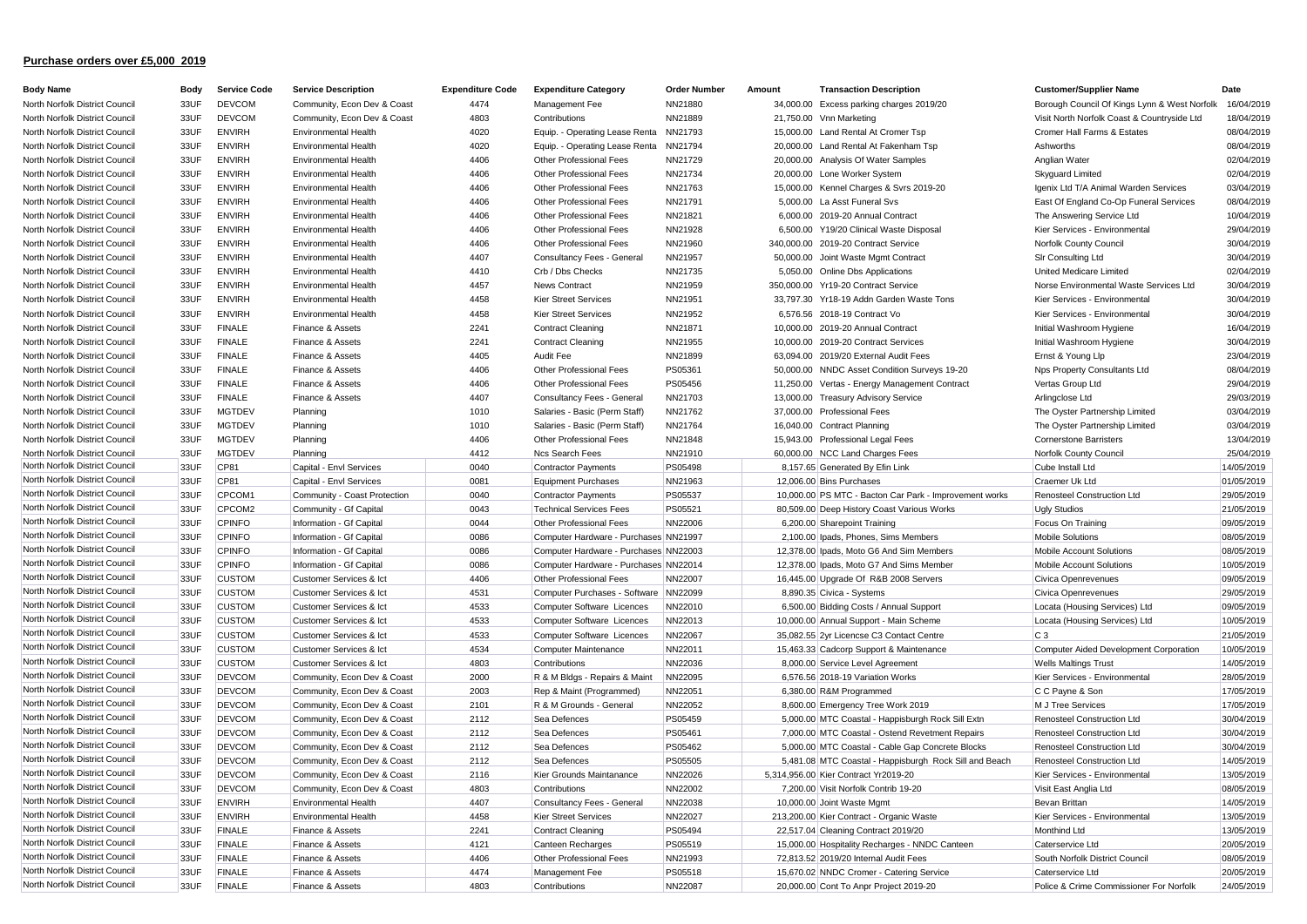| <b>Body Name</b>               | Body | <b>Service Code</b> | <b>Service Description</b>                      | <b>Expenditure Code</b> | <b>Expenditure Category</b>           | <b>Order Number</b> | Amount | <b>Transaction Description</b>                                       | <b>Customer/Supplier Name</b>         | Date       |
|--------------------------------|------|---------------------|-------------------------------------------------|-------------------------|---------------------------------------|---------------------|--------|----------------------------------------------------------------------|---------------------------------------|------------|
| North Norfolk District Council | 33UF | <b>MGTDEV</b>       | Planning                                        | 4406                    | <b>Other Professional Fees</b>        | NN22044             |        | 15,000.00 Legal Fees Associated with Arcady, Cley                    | <b>Cornerstone Barristers</b>         | 15/05/2019 |
| North Norfolk District Council | 33UF | <b>MGTDEV</b>       | Planning                                        | 4406                    | Other Professional Fees               | NN22086             |        | 6,200.00 Legal Fees Associated with Vattenfall Wind Farm             | <b>Cornerstone Barristers</b>         | 23/05/2019 |
| North Norfolk District Council | 33UF | CORPCT              | Clt / Corporate                                 | 4302                    | <b>External Printing</b>              | NN22197             |        | 11940.43 District Postal Votes                                       | <b>Electoral Reform Services</b>      | 18/06/2019 |
| North Norfolk District Council | 33UF | <b>CORPCT</b>       | Clt / Corporate                                 | 4302                    | <b>External Printing</b>              | NN22199             |        | 6243.34 Parish Postal Votes                                          | <b>Electoral Reform Services</b>      | 18/06/2019 |
| North Norfolk District Council | 33UF | CP81                | Capital - Envl Services                         | 0081                    | <b>Equipment Purchases</b>            | NN22133             |        | 12006.00 Bins Purchases                                              | Craemer Uk Ltd                        | 05/06/2019 |
| North Norfolk District Council | 33UF | CP81                | Capital - Envl Services                         | 0081                    | <b>Equipment Purchases</b>            | NN22237             |        | 7065.00 Bin Purchases                                                | Craemer Uk Ltd                        | 24/06/2019 |
| North Norfolk District Council | 33UF | CPCOM2              | Community - Gf Capital                          | 0040                    | <b>Contractor Payments</b>            | <b>PS05547</b>      |        | 30000.00 Landscaping Installations DHC                               | Country Grounds Maintenance Ltd       | 03/06/2019 |
| North Norfolk District Council | 33UF | CPCOM2              | Community - Gf Capital                          | 0040                    | <b>Contractor Payments</b>            | <b>PS05564</b>      |        | 12340.60 Resin Bound Elements Of DHC                                 | Sureset Uk Ltd                        | 14/06/2019 |
| North Norfolk District Council | 33UF | CPCOM2              | Community - Gf Capital                          | 0040                    | <b>Contractor Payments</b>            | PS05584             |        | 5000.00 PS MTC - DHC - Watering Equipment                            | Renosteel Construction Ltd            | 24/06/2019 |
| North Norfolk District Council | 33UF | CPCOM2              | Community - Gf Capital                          | 0044                    | Other Professional Fees               | NN22123             |        | 7328.27 Consultants Fees 2019                                        | Robinson Low Francis Llp              | 04/06/2019 |
| North Norfolk District Council | 33UF | CPCOM2              | Community - Gf Capital                          | 0044                    | <b>Other Professional Fees</b>        | NN22238             |        | 5250.00 Sba Stage 4b                                                 | <b>Bloom Procurement Services Ltd</b> | 24/06/2019 |
| North Norfolk District Council | 33UF | <b>CUSTOM</b>       | Customer Services & Ict                         | 4533                    | Computer Software Licences            | NN22177             |        | 25600.00 Annual Suppt/Maint For Hr Sys                               | Northgate Arinso Uk Ltd               | 13/06/2019 |
| North Norfolk District Council | 33UF | <b>CUSTOM</b>       | Customer Services & Ict                         | 4534                    | <b>Computer Maintenance</b>           | NN22209             |        | 9851.40 Capita Pay360 Maint 'Ce 19/20                                | Capita Business Services Ltd          | 19/06/2019 |
| North Norfolk District Council | 33UF | <b>DEVCOM</b>       | Community, Econ Dev & Coast                     | 2043                    | R & M Plant - Service Contract        | NN22221             |        | 45000.00 Management Fee 2019/20                                      | Flowbird Smart City Uk Ltd            | 20/06/2019 |
| North Norfolk District Council | 33UF | <b>DEVCOM</b>       | Community, Econ Dev & Coast                     | 2101                    | R & M Grounds - General               | NN22267             |        | 9460.00 Emergency Tree Work                                          | M J Tree Services                     | 27/06/2019 |
| North Norfolk District Council | 33UF | <b>DEVCOM</b>       | Community, Econ Dev & Coast                     | 2112                    | Sea Defences                          | <b>PS05594</b>      |        | 8000.00 MTC Coastal - Ostend Revetments Repairs                      | Renosteel Construction Ltd            | 25/06/2019 |
| North Norfolk District Council | 33UF | <b>DEVCOM</b>       | Community, Econ Dev & Coast                     | 4406                    | Other Professional Fees               | <b>NN22206</b>      |        | 11236.00 2019/20 Vat Admin Fee                                       | <b>Victory Housing Trust</b>          | 18/06/2019 |
| North Norfolk District Council | 33UF | <b>ENVIRH</b>       | <b>Environmental Health</b>                     | 4406                    | Other Professional Fees               | <b>NN22229</b>      |        | 7200.00 Greenbuild - Supply Compost                                  | Bailey'S Of Norfolk                   | 21/06/2019 |
| North Norfolk District Council | 33UF | <b>FINALE</b>       | Finance & Assets                                | 2043                    | R & M Plant - Service Contract        | PS05569             |        | 5000.00 Generated By Efin Link                                       | Plantscape (Interior) Ltd             | 17/06/2019 |
| North Norfolk District Council | 33UF | <b>FINALE</b>       | Finance & Assets                                | 4406                    | Other Professional Fees               | NN22154             |        | 45000.00 Revenues Call Handling                                      | Civica Uk Limited                     | 11/06/2019 |
| North Norfolk District Council | 33UF | <b>FINALE</b>       | Finance & Assets                                | 4406                    | <b>Other Professional Fees</b>        | NN22155             |        | 11257.00 Revenues Backlog Clearance                                  | Civica Uk Limited                     | 11/06/2019 |
| North Norfolk District Council | 33UF | <b>FINALE</b>       | Finance & Assets                                | 4406                    | <b>Other Professional Fees</b>        | PS05588             |        | 19050.00 Delta E-tendering 5 years                                   | <b>Bip Solutions Ltd</b>              | 25/06/2019 |
| North Norfolk District Council | 33UF | <b>FINALE</b>       | Finance & Assets                                | 4806                    | Subscriptions                         | NN22273             |        | 8875.00 Membership Income                                            | East Of England Local Government Ass  | 28/06/2019 |
| North Norfolk District Council | 33UF | <b>MGTDEV</b>       | Planning                                        | 4406                    | Other Professional Fees               | NN22226             |        | 9725.00 Nsip Norfolk Vanguard                                        | <b>Cornerstone Barristers</b>         | 21/06/2019 |
| North Norfolk District Council | 33UF | <b>MGTDEV</b>       | Planning                                        | 4411                    | <b>Agency Staff</b>                   | NN22235             |        | 5337.99 Agency Staff                                                 | The Oyster Partnership Limited        | 24/06/2019 |
| North Norfolk District Council | 33UF | <b>MGTDEV</b>       | Planning                                        | 4803                    | Contributions                         | NN22231             |        | 14032.00 Contributions                                               | Norfolk County Council                | 23/06/2019 |
| North Norfolk District Council | 33UF | <b>CORPCT</b>       | Clt / Corporate                                 | 1122                    | Generic Training                      | NN22283             |        | 4040.00 Conflict Training                                            | Commonsense Services (Norfolk) Ltd    | 02/07/2019 |
| North Norfolk District Council | 33UF | <b>CORPCT</b>       | Clt / Corporate                                 | 4302                    | <b>External Printing</b>              | NN22335             |        | 26303.85 Euro Postal Packs                                           | <b>Electoral Reform Services</b>      | 11/07/2019 |
| North Norfolk District Council | 33UF | CP81                | Capital - Envl Services                         | 0081                    | <b>Equipment Purchases</b>            | NN22355             |        | 11960.00 Continental Metal Eurobins                                  | Egbert H Taylor & Co Ltd              | 16/07/2019 |
| North Norfolk District Council | 33UF | <b>CP86</b>         | Capital - Coast Protection                      | 0046                    | Other Expenditure                     | NN22402             |        | 5500.00 Lidar Sept Sandscaping                                       | <b>Environment Agency</b>             | 25/07/2019 |
| North Norfolk District Council | 33UF | CPCOM2              | Community - Gf Capital                          | 0040                    | <b>Contractor Payments</b>            | PS05607             |        | 5000.00 PS MTC - DHC Discovery Point Installation                    | <b>Renosteel Construction Ltd</b>     | 28/06/2019 |
| North Norfolk District Council | 33UF | CPCOM2              | Community - Gf Capital                          | 0081                    | <b>Equipment Purchases</b>            | NN22293             |        | 376698.16 Replacement Gym Equipment                                  | Sports & Leisure Managment Ltd        | 03/07/2019 |
| North Norfolk District Council | 33UF | <b>CPINFO</b>       | Information - Gf Capital                        | 0086                    | Computer Hardware - Purchases NN22337 |                     |        | 6399.50 10x Dell Latitude 5590                                       | <b>Dell Corporation Ltd</b>           | 11/07/2019 |
| North Norfolk District Council | 33UF | <b>CUSTOM</b>       | Customer Services & Ict                         | 4531                    | Computer Purchases - Software         | NN22345             |        | 5390.00 Annual Veeam Support                                         | Acr It Solutions Ltd                  | 15/07/2019 |
| North Norfolk District Council | 33UF | <b>CUSTOM</b>       | Customer Services & Ict                         | 4533                    | Computer Software Licences            | NN22383             |        | 5418.43 Iken Annual To 30/06/20                                      | Iken Business Ltd                     | 22/07/2019 |
| North Norfolk District Council | 33UF | <b>CUSTOM</b>       | Customer Services & Ict                         | 4533                    | Computer Software Licences            | NN22416             |        | 32548.81 Civica R&B Annual Maint 19-20                               | Civica Uk Limited                     | 29/07/2019 |
| North Norfolk District Council | 33UF | <b>CUSTOM</b>       | Customer Services & Ict                         | 4534                    | <b>Computer Maintenance</b>           | NN22350             |        | 5000.00 Assure / M3 Server Migration                                 | Northgate Public Services             | 15/07/2019 |
| North Norfolk District Council | 33UF | <b>DEVCOM</b>       | Community, Econ Dev & Coast                     | 2031                    | R & M Fixt & Fittings - Other         | NN22334             |        | 13400.00 R&M Fixtures & Fittings                                     | Lake & Nicholls Engineering           | 11/07/2019 |
| North Norfolk District Council | 33UF | <b>DEVCOM</b>       | Community, Econ Dev & Coast                     | 2112                    | Sea Defences                          | PS05634             |        | 5000.00 MTC Coastal - Overstrand Revetment Repairs                   | <b>Renosteel Construction Ltd</b>     | 10/07/2019 |
| North Norfolk District Council | 33UF | <b>DEVCOM</b>       | Community, Econ Dev & Coast                     | 2112                    | Sea Defences                          | PS05635             |        | 5000.00 MTC Coastal - Overstrand Beacon Painting                     | <b>Renosteel Construction Ltd</b>     | 10/07/2019 |
| North Norfolk District Council | 33UF | <b>DEVCOM</b>       | Community, Econ Dev & Coast                     | 4406                    | Other Professional Fees               | NN22366             |        | 26655.00 Mammoth Marathon 2020                                       | Tmo Traffic Highways Ltd              | 18/07/2019 |
| North Norfolk District Council | 33UF | <b>DEVCOM</b>       | Community, Econ Dev & Coast                     | 4477                    | Other Fees & Charges                  | NN22339             |        | 104262.66 Beach Lifeguard Service 2019                               | Rnli                                  | 12/07/2019 |
| North Norfolk District Council | 33UF | <b>ENVIRH</b>       | <b>Environmental Health</b>                     | 4458                    | <b>Kier Street Services</b>           | NN22382             |        | 10000.00 Contract Monthly Adjustment                                 | Kier Services - Environmental         | 22/07/2019 |
| North Norfolk District Council | 33UF | <b>FINALE</b>       | Finance & Assets                                | 2004                    | Rep & Maint (Reactive)                | PS05640             |        | 5975.00 NLP Seaview Play Group roof repairs                          | Esoteric Environmenta                 | 11/07/2019 |
| North Norfolk District Council | 33UF | <b>FINALE</b>       | Finance & Assets                                | 4406                    | Other Professional Fees               | NN22390             |        | 75000.00 Internal Audit 2019/20                                      | South Norfolk District Council        | 23/07/2019 |
| North Norfolk District Council | 33UF | <b>FINALE</b>       | Finance & Assets                                | 4406                    | Other Professional Fees               | PS05642             |        | 6000.00 Concerto Software Fee                                        | Concerto                              | 11/07/2019 |
| North Norfolk District Council | 33UF | <b>FINALE</b>       | Finance & Assets                                | 4406                    | Other Professional Fees               | <b>PS05657</b>      |        | 9950.00 North Walsham Feasability Study                              | Chaplin Farrant Ltd                   | 16/07/2019 |
| North Norfolk District Council | 33UF | <b>FINALE</b>       | Finance & Assets                                | 4406                    | Other Professional Fees               | <b>PS05658</b>      |        | 10950.00 Stalham Feasability Study                                   | Chaplin Farrant Ltd                   | 16/07/2019 |
| North Norfolk District Council | 33UF | <b>FINALE</b>       | Finance & Assets                                | 4406                    | <b>Other Professional Fees</b>        | PS05690             |        | 13000.00 NPS Asset Valuations 2018 as per invoice 01-0               | Nps Property Consultants Ltd          | 26/07/2019 |
| North Norfolk District Council | 33UF | <b>MGTDEV</b>       | Planning                                        | 4803                    | Contributions                         | NN22346             |        | 5000.00 NORTH WALSHAM NETWORK IMPROVEMENT STR Norfolk County Council |                                       | 15/07/2019 |
| North Norfolk District Council | 33UF |                     | Gf - Non-Service E Gf - Non-Service Expenditure | 2210                    | Nndr / Business Rates                 | <b>NN22295</b>      |        | 14582.36 Scottow Business Park                                       | Norfolk County Council                | 03/07/2019 |
| North Norfolk District Council | 33UF | <b>CORPCT</b>       | Clt / Corporate                                 | 1222                    | New Appointment Advertising           | NN22707             |        | 8070.00 360 Resourcing Credits                                       | 360 Resourcing Solutions Ltd          | 27/09/2019 |
| North Norfolk District Council | 33UF | <b>CORPCT</b>       | Clt / Corporate                                 | 4302                    | <b>External Printing</b>              | NN22654             |        | 20808.78 Hef Forms 1st Mailing                                       | <b>Electoral Reform Services</b>      | 19/09/2019 |
| North Norfolk District Council | 33UF | <b>CORPCT</b>       | Clt / Corporate                                 | 4302                    | <b>External Printing</b>              | NN22655             |        | 5032.24 Hef Forms 2nd Mailing                                        | <b>Electoral Reform Services</b>      | 19/09/2019 |
| North Norfolk District Council | 33UF | <b>CORPCT</b>       | Clt / Corporate                                 | 4530                    | Computer Purchases - Hardware NN22645 |                     |        | 9332.71 Dell Laptops & Accessories                                   | <b>Dell Corporation Ltd</b>           | 18/09/2019 |
| North Norfolk District Council | 33UF | CP81                | Capital - Envl Services                         | 0081                    | <b>Equipment Purchases</b>            | NN22640             |        | 5162.40 360ltr Bins                                                  | Ese World Limited                     | 17/09/2019 |
| North Norfolk District Council | 33UF | CPCOM2              | Community - Gf Capital                          | 0040                    | <b>Contractor Payments</b>            | PS05712             |        | 8000.00 Deep History Coast - Marrams Cliff Works                     | Renosteel Construction Ltd            | 02/08/2019 |
|                                |      |                     |                                                 |                         |                                       |                     |        |                                                                      |                                       |            |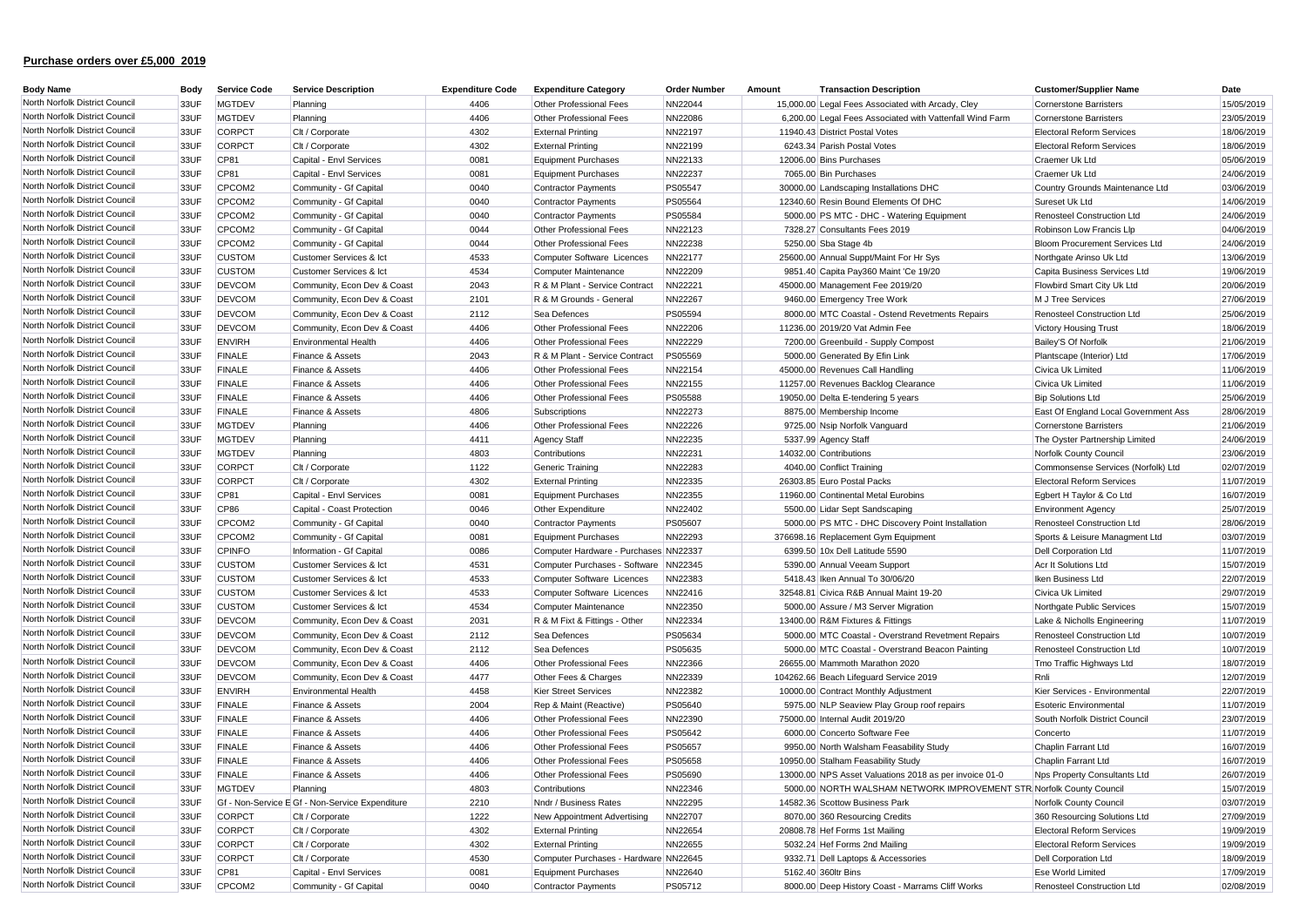| <b>Body Name</b>               | Body | <b>Service Code</b> | <b>Service Description</b>  | <b>Expenditure Code</b> | <b>Expenditure Category</b>           | <b>Order Number</b> | Amount<br><b>Transaction Description</b>                  | <b>Customer/Supplier Name</b>         | Date       |
|--------------------------------|------|---------------------|-----------------------------|-------------------------|---------------------------------------|---------------------|-----------------------------------------------------------|---------------------------------------|------------|
| North Norfolk District Council | 33UF | CPCOM2              | Community - Gf Capital      | 0040                    | <b>Contractor Payments</b>            | PS05803             | 10000.00 Deep History Coast - Discovery Point Weybourne   | <b>Renosteel Construction Ltd</b>     | 04/09/2019 |
| North Norfolk District Council | 33UF | CPCOM2              | Community - Gf Capital      | 0044                    | Other Professional Fees               | <b>NN22478</b>      | 21000.00 Saunders Boston Stage 4b                         | <b>Bloom Procurement Services Ltd</b> | 07/08/2019 |
| North Norfolk District Council | 33UF | CPCOM2              | Community - Gf Capital      | 0044                    | Other Professional Fees               | NN22563             | 21000.00 4b Technical Design                              | <b>Bloom Procurement Services Ltd</b> | 29/08/2019 |
| North Norfolk District Council | 33UF | CPCOM2              | Community - Gf Capital      | 0120                    | Contribution To County                | NN22450             | 1000000.00 Better Broadband Scheme                        | Norfolk County Council                | 01/08/2019 |
| North Norfolk District Council | 33UF | <b>CPINFO</b>       | Information - Gf Capital    | 0040                    | <b>Contractor Payments</b>            | <b>PS05810</b>      | 30000.00 Scanning Misc Files                              | Microcopy Systems Ltd                 | 05/09/2019 |
| North Norfolk District Council | 33UF | <b>CPINFO</b>       | Information - Gf Capital    | 0040                    | <b>Contractor Payments</b>            | PS05828             | 52500.00 Building Works to NNIC                           | <b>Aspect Group Services</b>          | 11/09/2019 |
| North Norfolk District Council | 33UF | <b>CPRES</b>        | Resources - Gf Capital      | 0040                    | <b>Contractor Payments</b>            | <b>PS05710</b>      | 9870.00 Mundesley Small Shelter Refurbishment             | <b>Reeve Property Restoration</b>     | 02/08/2019 |
| North Norfolk District Council | 33UF | <b>CPRES</b>        | Resources - Gf Capital      | 0040                    | <b>Contractor Payments</b>            | <b>PS05719</b>      | 7550.00 Capital Retention for Cromer Office Beams Work    | <b>Reeve Property Restoration</b>     | 05/08/2019 |
| North Norfolk District Council | 33UF | <b>CUSTOM</b>       | Customer Services & Ict     | 4533                    | Computer Software Licences            | NN22585             | 9735.70 Escalla Renewal                                   | Escalla Training Synergy Ltd          | 03/09/2019 |
| North Norfolk District Council | 33UF | <b>CUSTOM</b>       | Customer Services & Ict     | 4534                    | Computer Maintenance                  | <b>NN22456</b>      | 19062.75 HDM Platform License                             | Bridgehead Software Limited           | 05/08/2019 |
| North Norfolk District Council | 33UF | <b>CUSTOM</b>       | Customer Services & Ict     | 4534                    | Computer Maintenance                  | NN22573             | 5633.00 Annual Manitenance For Top Level                  | <b>Toplevel Computing Ltd</b>         | 02/09/2019 |
| North Norfolk District Council | 33UF | <b>CUSTOM</b>       | Customer Services & Ict     | 4534                    | Computer Maintenance                  | <b>NN22666</b>      | 13161.09 Checkpoint Renewal 19/20                         | Network Surety Ltd                    | 20/09/2019 |
| North Norfolk District Council | 33UF | <b>DEMLEG</b>       | Legal & Democratic Svs      | 1112                    | Cpd Training                          | <b>NN22454</b>      | 10021.12 Member Induction - Training                      | Local Government Information Unit     | 02/08/2019 |
| North Norfolk District Council | 33UF | <b>DEVCOM</b>       | Community, Econ Dev & Coast | 2004                    | Rep & Maint (Reactive)                | PS05885             | 6636.00 Meadow Car Barriers Replacement                   | Eds (Electrical Data Security) Ltd    | 25/09/2019 |
| North Norfolk District Council | 33UF | <b>DEVCOM</b>       | Community, Econ Dev & Coast | 2112                    | Sea Defences                          | <b>PS05724</b>      | 9911.42 MTC Coastal - Overstrand Repairs                  | Renosteel Construction Ltd            | 06/08/2019 |
| North Norfolk District Council | 33UF | <b>DEVCOM</b>       | Community, Econ Dev & Coast | 2112                    | Sea Defences                          | <b>PS05760</b>      | 9253.61 MTC Coastal - Overstrand Repairs                  | Renosteel Construction Ltd            | 22/08/2019 |
| North Norfolk District Council | 33UF | <b>DEVCOM</b>       | Community, Econ Dev & Coast | 2112                    | Sea Defences                          | PS05761             | 10000.00 MTC Coastal - Overstrand Repairs                 | Renosteel Construction Ltd            | 22/08/2019 |
| North Norfolk District Council | 33UF | <b>DEVCOM</b>       | Community, Econ Dev & Coast | 2112                    | Sea Defences                          | PS05834             | 7000.00 MTC Coastal - Overstrand Groyne Markers           | <b>Renosteel Construction Ltd</b>     | 11/09/2019 |
| North Norfolk District Council | 33UF | <b>DEVCOM</b>       | Community, Econ Dev & Coast | 2112                    | Sea Defences                          | PS05835             | 5000.00 MTC Coastal - Overstrand Groyne Markers           | Renosteel Construction Ltd            | 11/09/2019 |
| North Norfolk District Council | 33UF | <b>DEVCOM</b>       | Community, Econ Dev & Coast | 2112                    | Sea Defences                          | PS05864             | 5000.00 MTC Coastal - Overstrand Groyne Markers           | <b>Renosteel Construction Ltd</b>     | 19/09/2019 |
| North Norfolk District Council | 33UF | <b>DEVCOM</b>       | Community, Econ Dev & Coast | 2200                    | Rent/Hire Of Buildings                | NN22641             | 80000.00 Joint User Agreement - North Walsham High School | North Walsham High School             | 17/09/2019 |
| North Norfolk District Council | 33UF | <b>DEVCOM</b>       | Community, Econ Dev & Coast | 2200                    | Rent/Hire Of Buildings                | NN22679             | 15349.98 Rent/Hire Of Building - Cromer Sports Centre     | <b>Inspiration Trust</b>              | 24/09/2019 |
| North Norfolk District Council | 33UF | <b>ENVIRH</b>       | <b>Environmental Health</b> | 2202                    | Rent/Hire/Purchase Of Land            | <b>PS05884</b>      | 20119.20 Annual rent - Cromer Travellers Site             | Cromer Hall Farms & Estates           | 25/09/2019 |
| North Norfolk District Council | 33UF | <b>ENVIRH</b>       | <b>Environmental Health</b> | 4458                    | <b>Kier Street Services</b>           | <b>NN22566</b>      | 15000.00 Additional Summer Truck                          | Kier Services - Environmental         | 30/08/2019 |
| North Norfolk District Council | 33UF | <b>FINALE</b>       | Finance & Assets            | 2003                    | Rep & Maint (Programmed)              | <b>PS05720</b>      | 6300.00 Carpet Tiles - NNDC Cromer                        | <b>Reeve Property Restoration</b>     | 05/08/2019 |
| North Norfolk District Council | 33UF | <b>FINALE</b>       | Finance & Assets            | 2043                    | R & M Plant - Service Contract        | PS05865             | 9056.00 MOP Agreements                                    | Vertas Group Ltd                      | 19/09/2019 |
| North Norfolk District Council | 33UF | <b>FINALE</b>       | Finance & Assets            | 2222                    | <b>Water Charges Sewerage</b>         | PS05824             | 22650.00 FMH Septic Tank Works                            | Mantair Ltd                           | 09/09/2019 |
| North Norfolk District Council | 33UF | <b>FINALE</b>       | Finance & Assets            | 4406                    | Other Professional Fees               | <b>NN22474</b>      | 12872.10 Capability Review                                | Nicola Hughes                         | 06/08/2019 |
| North Norfolk District Council | 33UF | <b>FINALE</b>       | Finance & Assets            | 4406                    | Other Professional Fees               | <b>NN22574</b>      | 19755.16 Capabiltiy Review                                | Peter Thomas Limited                  | 02/09/2019 |
| North Norfolk District Council | 33UF | <b>FINALE</b>       | Finance & Assets            | 4406                    | Other Professional Fees               | PS05776             | 9950.00 Feasibility Study - North Walsham                 | Chaplin Farrant Ltd                   | 27/08/2019 |
| North Norfolk District Council | 33UF | <b>FINALE</b>       | Finance & Assets            | 4406                    | Other Professional Fees               | <b>PS05777</b>      | 10950.00 Feasibility Study - Stalham                      | Chaplin Farrant Ltd                   | 27/08/2019 |
| North Norfolk District Council | 33UF | <b>FINALE</b>       | Finance & Assets            | 4406                    | Other Professional Fees               | PS05818             | 5499.75 Play Area Inspections Annual and 3 Operational    | The Play Inspection Company Ltd       | 06/09/2019 |
| North Norfolk District Council | 33UF | <b>FINALE</b>       | Finance & Assets            | 4406                    | Other Professional Fees               | <b>PS05845</b>      | 23000.00 Condition Surverys                               | Nps Property Consultants Ltd          | 12/09/2019 |
| North Norfolk District Council | 33UF | <b>FINALE</b>       | Finance & Assets            | 4490                    | <b>Enforcement Board Works</b>        | PS05849             | 5119.62 Dangerous Structure Enforcement Work              | <b>Reeve Property Restoration</b>     | 13/09/2019 |
| North Norfolk District Council | 33UF | <b>MGTDEV</b>       | Planning                    | 1102                    | <b>Qual Training</b>                  | NN22552             | 3100.00 University Fees - Planning Officers               | University Of Westminster             | 28/08/2019 |
| North Norfolk District Council | 33UF | <b>MGTDEV</b>       | Planning                    | 4411                    | Agency Staff                          | NN22616             | 31500.00 Agency Staff Fees - Planning Officer             | The Oyster Partnership Limited        | 10/09/2019 |
| North Norfolk District Council | 33UF | <b>MGTDEV</b>       | Planning                    | 4411                    | Agency Staff                          | NN22651             | 25000.00 Agency Staff - Planning Officer                  | Carrington West Ltd                   | 19/09/2019 |
| North Norfolk District Council | 33UF | <b>MGTDEV</b>       | Planning                    | 4803                    | Contributions                         | NN22539             | 10000.00 Contributions to Norfolk Strategic Framework     | Norwich City Council                  | 22/08/2019 |
| North Norfolk District Council | 33UF | <b>CORPCT</b>       | Clt / Corporate             | 1222                    | New Appointment Advertising           | NN22929             | 8,070.00 360 30 Credits Nov19                             | 360 Resourcing Solutions Ltd          | 11/11/2019 |
| North Norfolk District Council | 33UF | CORPCT              | Clt / Corporate             | 4406                    | Other Professional Fees               | NN22846             | 7,525.00 Carbon Footprint Proposal                        | Carbon Trust Advisory Ltd             | 22/10/2019 |
| North Norfolk District Council | 33UF | CP81                | Capital - Envl Services     | 0081                    | Equipment Purchases                   | NN23009             | 6,306.23 Bin Purchases                                    | Ese World Limited                     | 20/11/2019 |
| North Norfolk District Council | 33UF | CP81                | Capital - Envl Services     | 0081                    | <b>Equipment Purchases</b>            | NN23010             | 13,266.00 Bin Purchases                                   | Craemer Uk Ltd                        | 20/11/2019 |
| North Norfolk District Council | 33UF | CP84                | Other Capital Exp/Income    | 0040                    | <b>Contractor Payments</b>            | PS06127             | 45.749.00 Cabbell Park - Groundworks                      | Malcolm Abbs Limited                  | 22/11/2019 |
| North Norfolk District Council | 33UF | CP84                | Other Capital Exp/Income    | 0044                    | Other Professional Fees               | NN22997             | 45,902.50 Hcp - Playground                                | Kompan Ltd                            | 19/11/2019 |
| North Norfolk District Council | 33UF | CP84                | Other Capital Exp/Income    | 0046                    | Other Expenditure                     | NN22914             | 69,646.72 Refurbishment Project                           | <b>Inspiration Trust</b>              | 06/11/2019 |
| North Norfolk District Council | 33UF | <b>CP86</b>         | Capital - Coast Protection  | 0046                    | Other Expenditure                     | NN23061             | 11,465.00 Ea Drone And Timelapse                          | <b>Environment Agency</b>             | 28/11/2019 |
| North Norfolk District Council | 33UF | CPCOM2              | Community - Gf Capital      | 0040                    | <b>Contractor Payments</b>            | NN22779             | 11,000,000.00 Main Construction Contract                  | <b>Metnor Construction Ltd</b>        | 11/10/2019 |
| North Norfolk District Council | 33UF | CPCOM2              | Community - Gf Capital      | 0040                    | <b>Contractor Payments</b>            | PS05920             | 5,245.00 Replacement Door Screen - NNIC                   | <b>Cdl Entrance Solutions</b>         | 03/10/2019 |
| North Norfolk District Council | 33UF | CPCOM2              | Community - Gf Capital      | 0040                    | <b>Contractor Payments</b>            | PS05956             | 20,706.82 Lighting Upgrades to NNIC                       | Kings & Barnhams                      | 10/10/2019 |
| North Norfolk District Council | 33UF | CPCOM2              | Community - Gf Capital      | 0040                    | <b>Contractor Payments</b>            | PS05969             | 9,854.26 Deep History Coast Point - Cart Gap              | <b>Renosteel Construction Ltd</b>     | 17/10/2019 |
| North Norfolk District Council | 33UF | CPCOM2              | Community - Gf Capital      | 0040                    | <b>Contractor Payments</b>            | PS05985             | 7,029.01 Intruder and Fire Alarm Renewal                  | The Alarm Company                     | 24/10/2019 |
| North Norfolk District Council | 33UF | CPCOM2              | Community - Gf Capital      | 0040                    | <b>Contractor Payments</b>            | PS06040             | 5,000.00 Deep History Coast Point - Cart Gap              | Renosteel Construction Ltd            | 06/11/2019 |
| North Norfolk District Council | 33UF | CPCOM2              | Community - Gf Capital      | 0044                    | Other Professional Fees               | NN22899             | 40,000.00 Technical Advisor Role Ns                       | Saunders Boston Limited               | 04/11/2019 |
| North Norfolk District Council | 33UF | <b>CPINFO</b>       | Information - Gf Capital    | 0040                    | <b>Contractor Payments</b>            | PS05894             | 13,000.00 NNIC Heating and Plumbing Works                 | <b>Kgb Commercial Heating</b>         | 27/09/2019 |
| North Norfolk District Council | 33UF | <b>CPINFO</b>       | Information - Gf Capital    | 0044                    | Other Professional Fees               | NN23059             | 7,850.00 Records Mgmt Implementation                      | Risual Ltd                            | 28/11/2019 |
| North Norfolk District Council | 33UF | <b>CPINFO</b>       | Information - Gf Capital    | 0086                    | Computer Hardware - Purchases NN22828 |                     | 12.882.06 Dell Pc'S & Monitors                            | Dell Corporation Ltd                  | 18/10/2019 |
| North Norfolk District Council | 33UF | <b>CPINFO</b>       | Information - Gf Capital    | 0086                    | Computer Hardware - Purchases NN22885 |                     | 42,433.02 Fakenham Compellent Dr San                      | <b>Dell Corporation Ltd</b>           | 01/11/2019 |